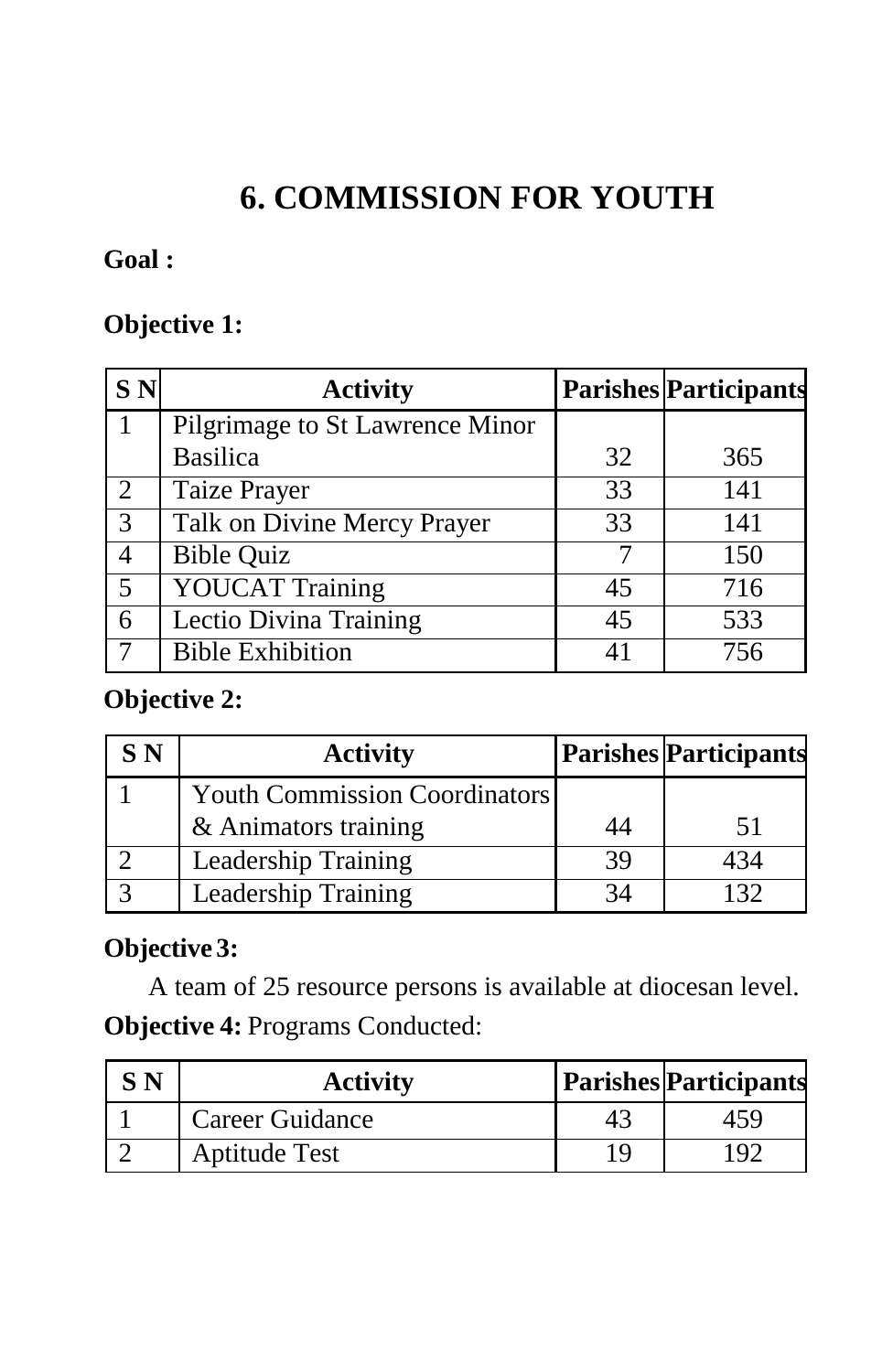| $\overline{W}$ orkshop on various |  |
|-----------------------------------|--|
| <b>Government Exams</b>           |  |
| CAP India Exam                    |  |

1. Four youth are undergoing training in civil examination.

2. Two youth are undergoing UPSC/KPSC Coaching provided by Udupi District.

# **Objective 5:**

Government facilities procured concerning Education.

1. Programs Conducted:

| <b>SN</b> | <b>Activity</b>                              | <b>Parishes Participants</b> |
|-----------|----------------------------------------------|------------------------------|
|           | Voter ID Campaign                            | 203                          |
|           | Participation in Gram/<br>Ward Sabha Meeting | 148                          |

### **2. Government schemes availed:**

| <b>SN</b> | <b>Schemes</b>          | No of Students Benefit received |           |
|-----------|-------------------------|---------------------------------|-----------|
|           | Post Matric Scholarship | 1352                            | 46,83,732 |
|           | Merit cum means         | 331                             | 50,39,180 |
|           | Arivu                   | 259                             | 70,18,000 |

- 3. The list of Scheme Benefits from Government and other resources availed has been circulated to all the diocesan parishes, youth coordinators and the animators.
- 4. The details of the 131 students who have not received their scholarship benefits in the year 2016-17, have been sent to Minority Commission, Bangalore.

# **Objective 6:**

| <b>Activity</b>             | <b>Parishes</b>   No of Participants |
|-----------------------------|--------------------------------------|
| Konkani Singing Competition | 450                                  |